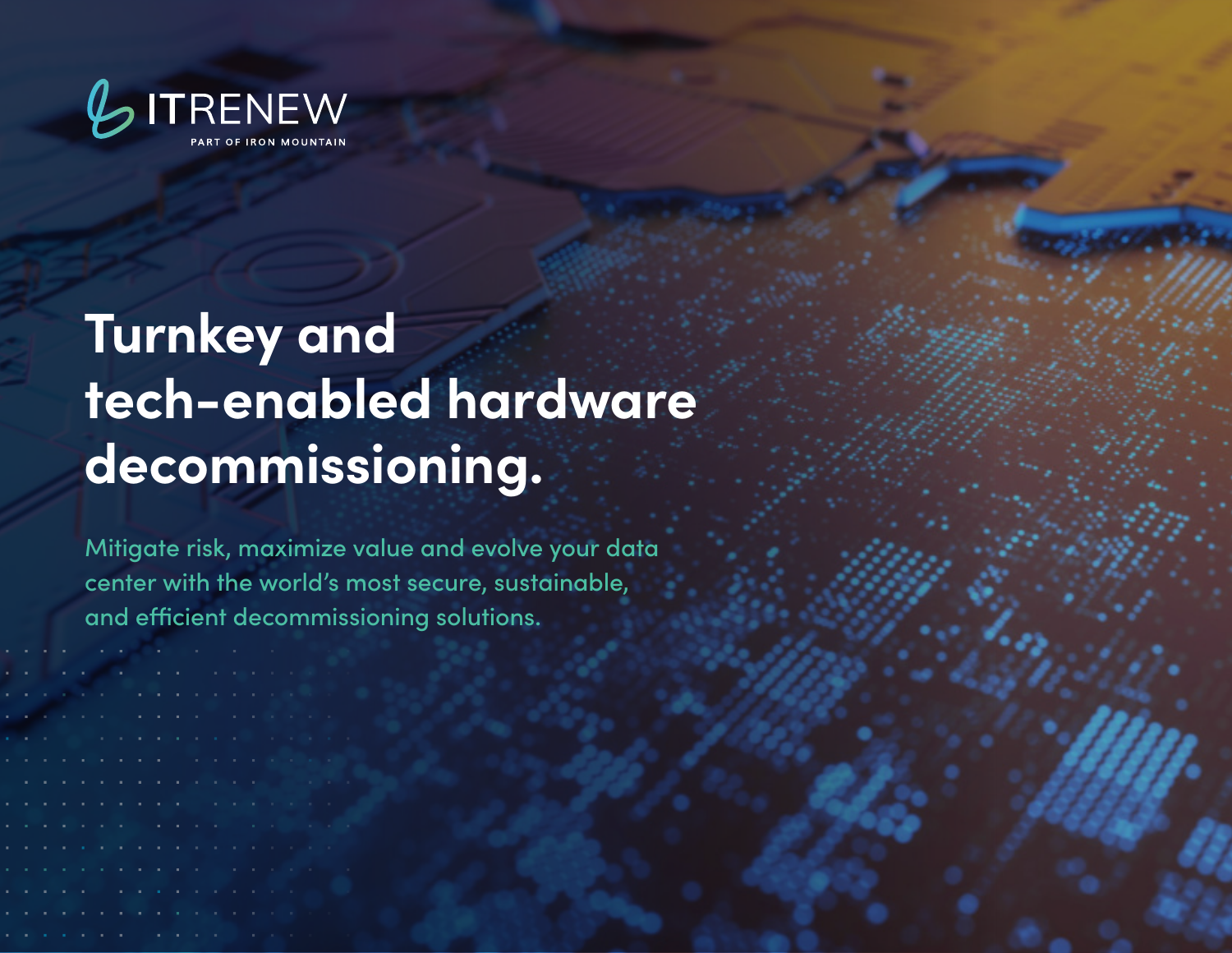<span id="page-1-0"></span>

### **One-stop shop decommissioning.**

#### ITRenew Secure ITAD.

Hardware decommissioning can put a significant burden on your data center. From operational strain to complex processes, a lack of streamlined execution to the risk of a data breach, you need an expert partner to handle it all.

The world's leading cloud service providers, data center operators, and enterprises partner with ITRenew to unlock untapped potential and value from their outbound hardware. Our integrated approach maximizes financial returns for our clients, reduces environmental impact, and creates access to new market opportunities.

From deployment to decommissioning, our comprehensive expertise, technology, and services help you get the most out of the full lifecycle of your data center assets.

Scalable, secure, efficient. ITRenew is your single point of contact for end-to-end decommissioning.

#### **ITRenew is your partner for:**

- Total, secure data destruction
- Efficient certified decommissioning processes
- Unmatched value recovery
- eWaste and carbon reduction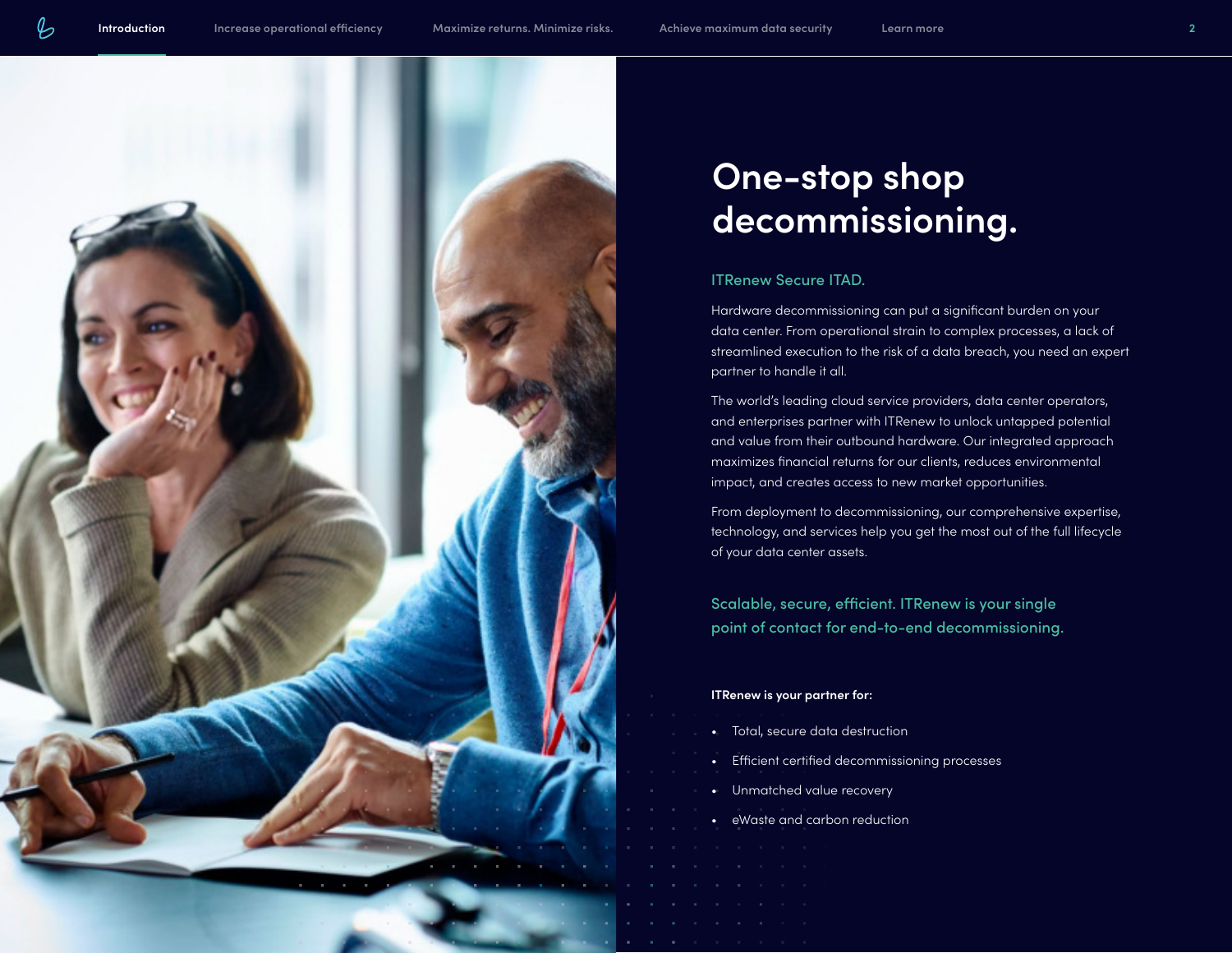## **Customized decommissioning solutions for your business.**

Designed in collaboration with the world's largest hyperscalers, ITRenew offers efficient, secure, and scalable decommissioning services tailored to your unique needs.

No matter how large or varied your operational footprint is, ITRenew has the experience, physical resources, and global presence to handle it. We operate in the most complex environments all over the world across owned sites, co-location facilities, and small points of presence.

Every ITRenew facility is designed specifically for processing data center hardware. Whether full racks or parallelized equipment, our specialized logistics chain offers the highest level of security, efficiency, and effectiveness.

- Partnered with the largest cloud service providers and enterprises across the globe:
	- **North America • Europe**
	- **Asia-Pacific**
	- **Latin America • Africa**

**• Middle East**



Maximize value recovery. Mitigate risk. Without disruption.

Over 20 years of experience.

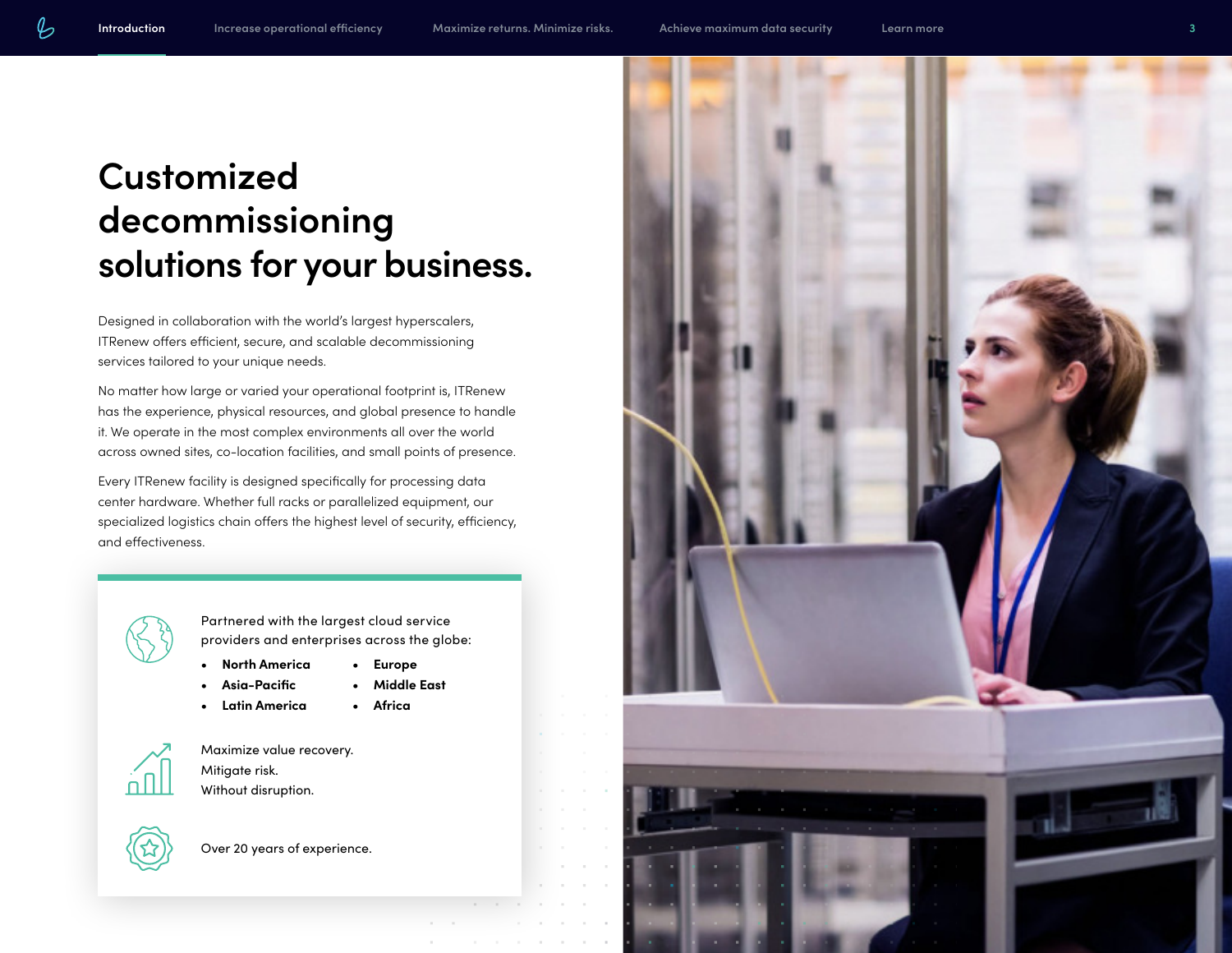### **The ITRenew advantage.**



#### **Speed.**

Most efficient data center solutions on the planet, 7-10X faster end-to-end.



#### **Eliminate risk.**

We fully erase 95%+ of drives compared to the industry norm of 50%—and fully decommission 100%.



#### **Compliance.**

We provide a fully traceable audit trail for each serialized asset, from erasure to final disposition.



### **Bottom line.**

\$1 billion-plus generated for our clients, with up to 45% higher value recovery.



### **Solutions that fit.**

We customize processes to fit your precise requirements, with the flexibility to adjust for the most complex scenarios.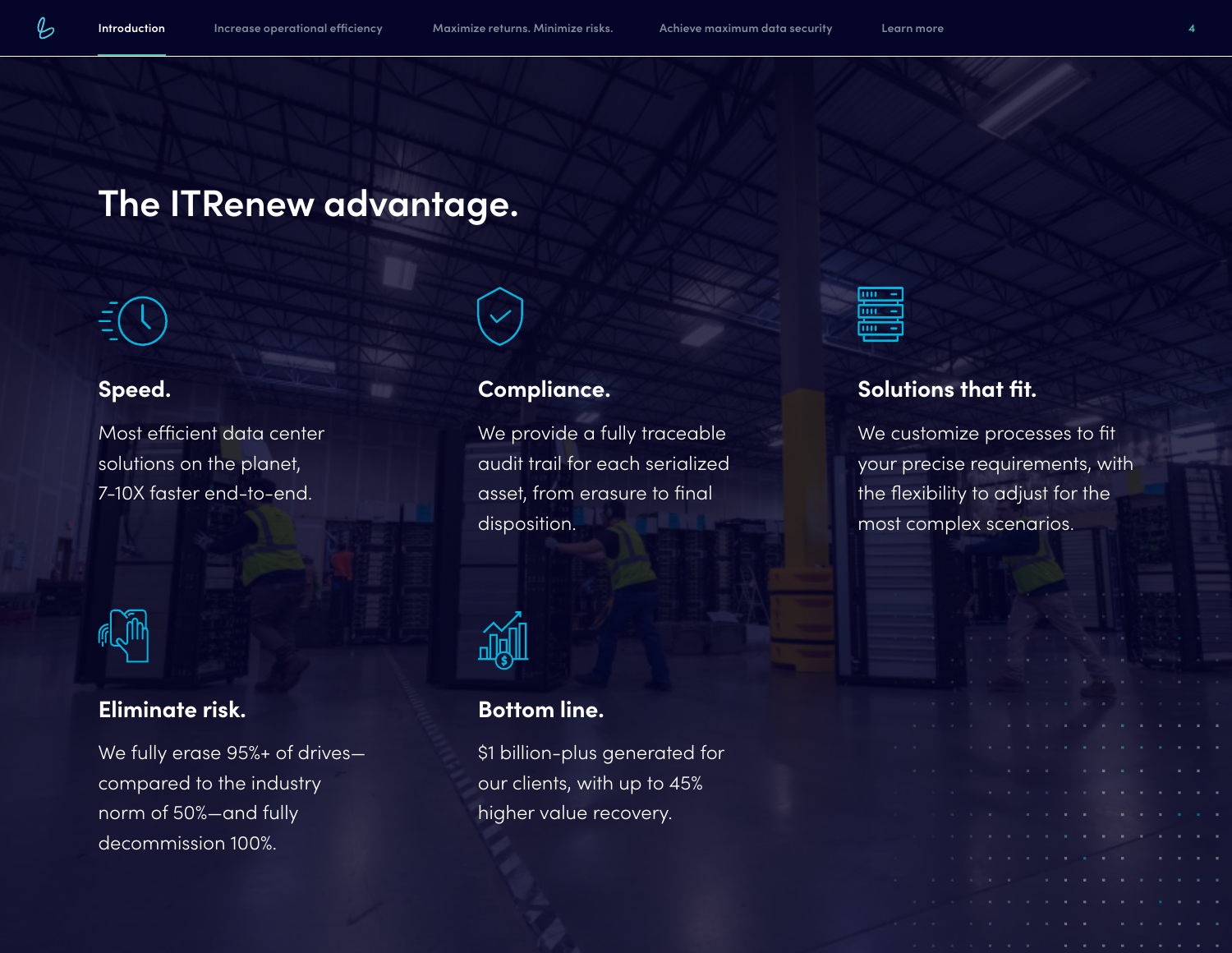## **Decommissioning step-by-step.**

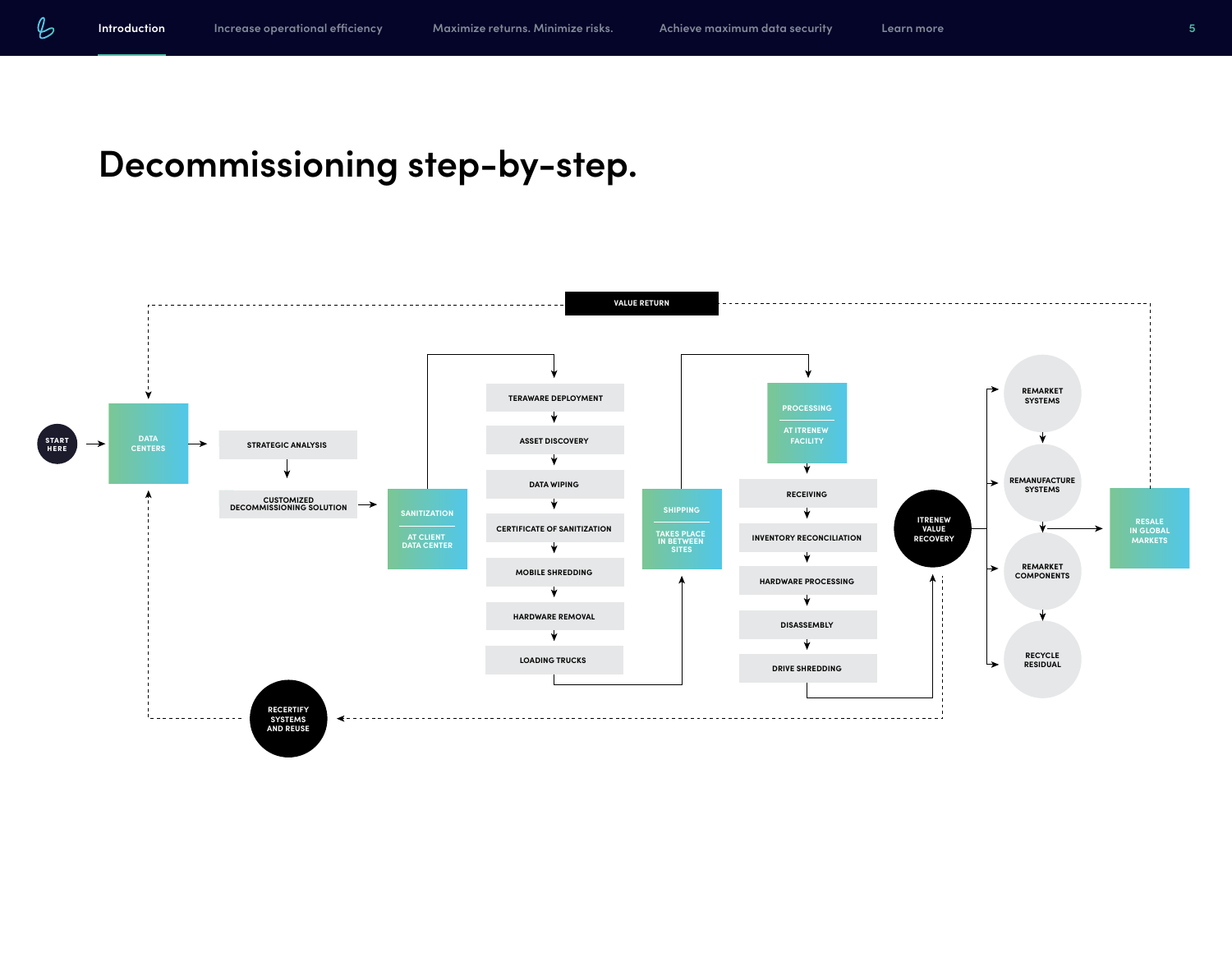## <span id="page-5-0"></span>**Increase speed and operational efficiency.**

No matter the challenge or the number of assets, our proprietary data erasure software, [Teraware](https://www.itrenew.com/data-destruction/), provides an efficient and complete solution to every data sanitization challenge imaginable. With complete data destruction in 1- 2 days, we deliver the world's most efficient onsite decommissioning solution.

Our hyperscaler expertise enables us to optimize processes and logistics to solve your most complex decommissioning needs without disrupting your business.

#### **With ITRenew, you can expect:**

- Fully transparent, scalable data erasure services
- 95% data erasure yield in one to two days
- Streamlined physical removal and logistics

**That's why these top-tier partners chose ITRenew:**



걍 Dropbox CRACLE

**Onsite wiping completed in:**

Uber



**with ITRenew**

**with competitors**



servers processed annually





drives sanitized annually

faster than alternatives

**7x**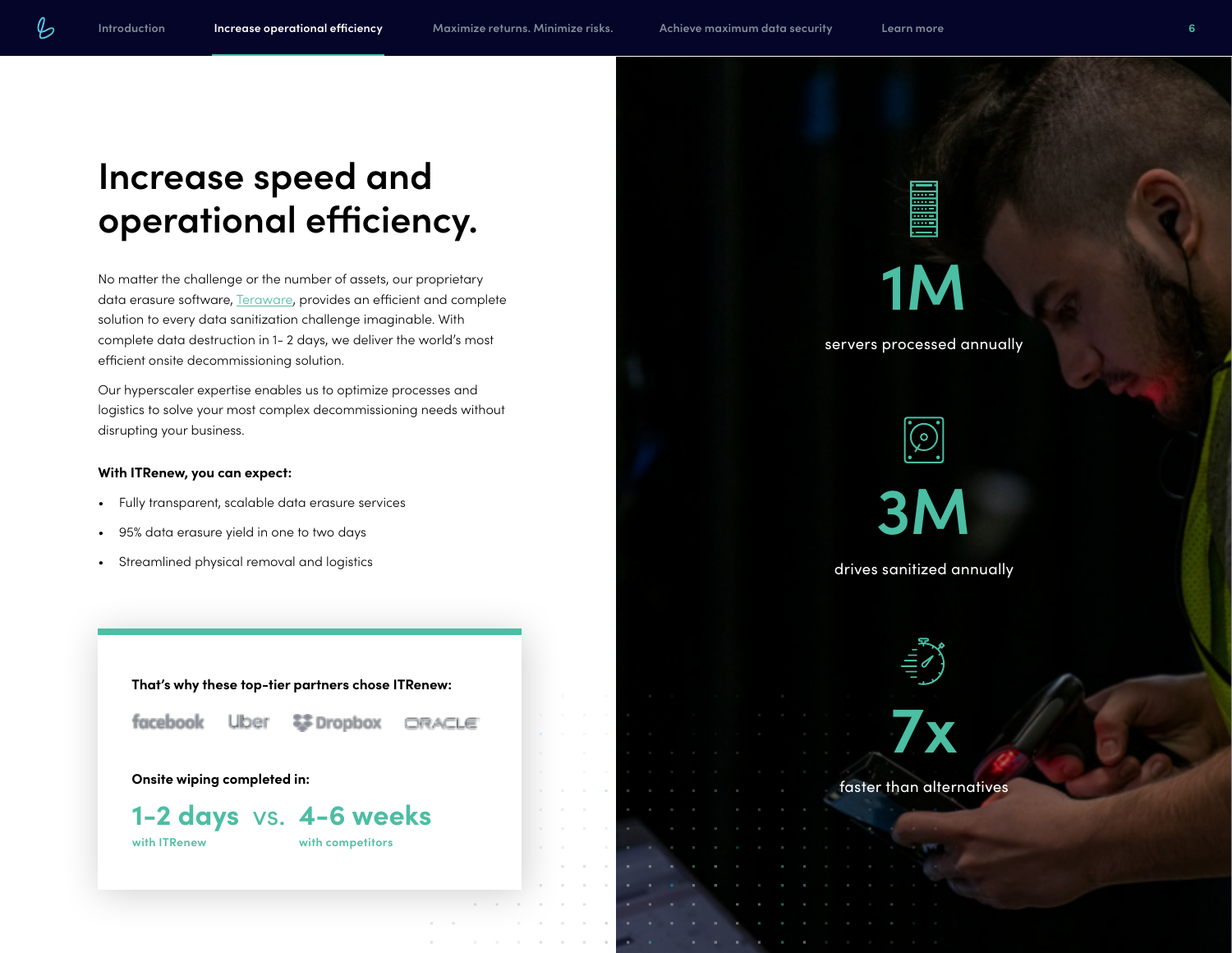<span id="page-6-0"></span>

ITRenew's recertified/remanufactured assets sell for up to 45% higher than competitors





Generated for our clients from the resale of decommissioned assets

### **Maximize returns. Minimize risks.**

Let our experts help you maximize your financial returns through the resale of decommissioned assets.

**ITRenew continuously develops leading-edge strategies to sell assets at scale and deliver the maximum ROI to our clients.**

#### **ITRenew is the world's # 1 reseller of hyperscale data center hardware.**

Add millions to your bottom line with returns that are 45% higher than what our competitors can offer.

#### **One-stop-shop for the entire hardware asset lifecycle. ITRenew:**

- Recertifies, reconfigures, and resells full systems
- Builds remanufactured systems
- Remanufactures memory
- Sells components

#### **By partnering with ITRenew, you can:**

- Extend the lifecycle of hardware assets
- Design hardware for longevity, with the creation of new market opportunities and mechanisms in mind
- Capitalize on the \$4.5 trillion global circular economy
- Enable second lives for your outbound hardware to reduce eWaste and reach your sustainability goals faster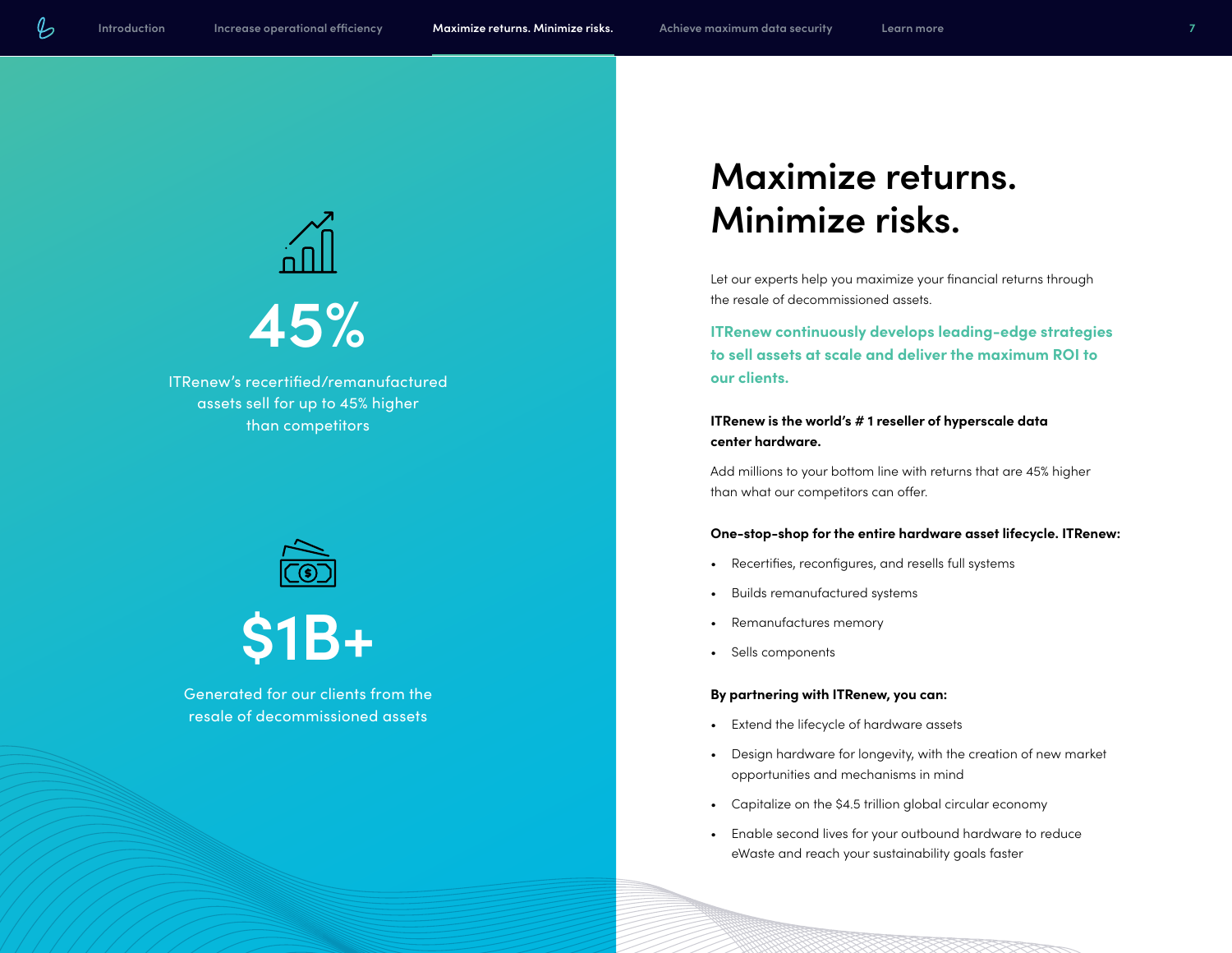### **Achieve maximum data security.**

#### An end-to-end platform approach to security.

What sets ITRenew apart? The answer lies in Teraware, our proprietary data sanitization software. Teraware fully sanitizes HDDs and all flash-based storage and reconciles inventory. No data has ever been discovered on drives we have erased. Ever.

We also complete physical reconciliation to confirm we've accounted for every drive. This process virtually eliminates the potential for harddrive escapes, delivering a 95%+ yield vs. competitors' 50%.

#### **Assured regulatory compliance.**

ITRenew guarantees the highest regulatory compliance. In fact, we have ADISA Data Sanitization Certifications and provide a complete audit trail, as well as Certificates of Sanitization and Destruction, for each serialized asset.

#### **ADISA Data Sanitization Certifications.**

Passed Asset Disposal & Information Security Alliance (ADISA) Threat Matrix level 2 for forensic data erasure of solid-state drives (SSDs) and hard disk drives (HDDs)

This industry-leading certification complies with numerous vertical regulations including:



- ISO14001 (environmental management)
- R2 Responsible Recycling
- ISO 27001 (Information Security)

## No data has ever been discovered on drives we have erased. **Ever.**

**ITRenew fully wipes more than 95% of drives**

**Competitors fully wipe 50% of drives**

<span id="page-7-0"></span>